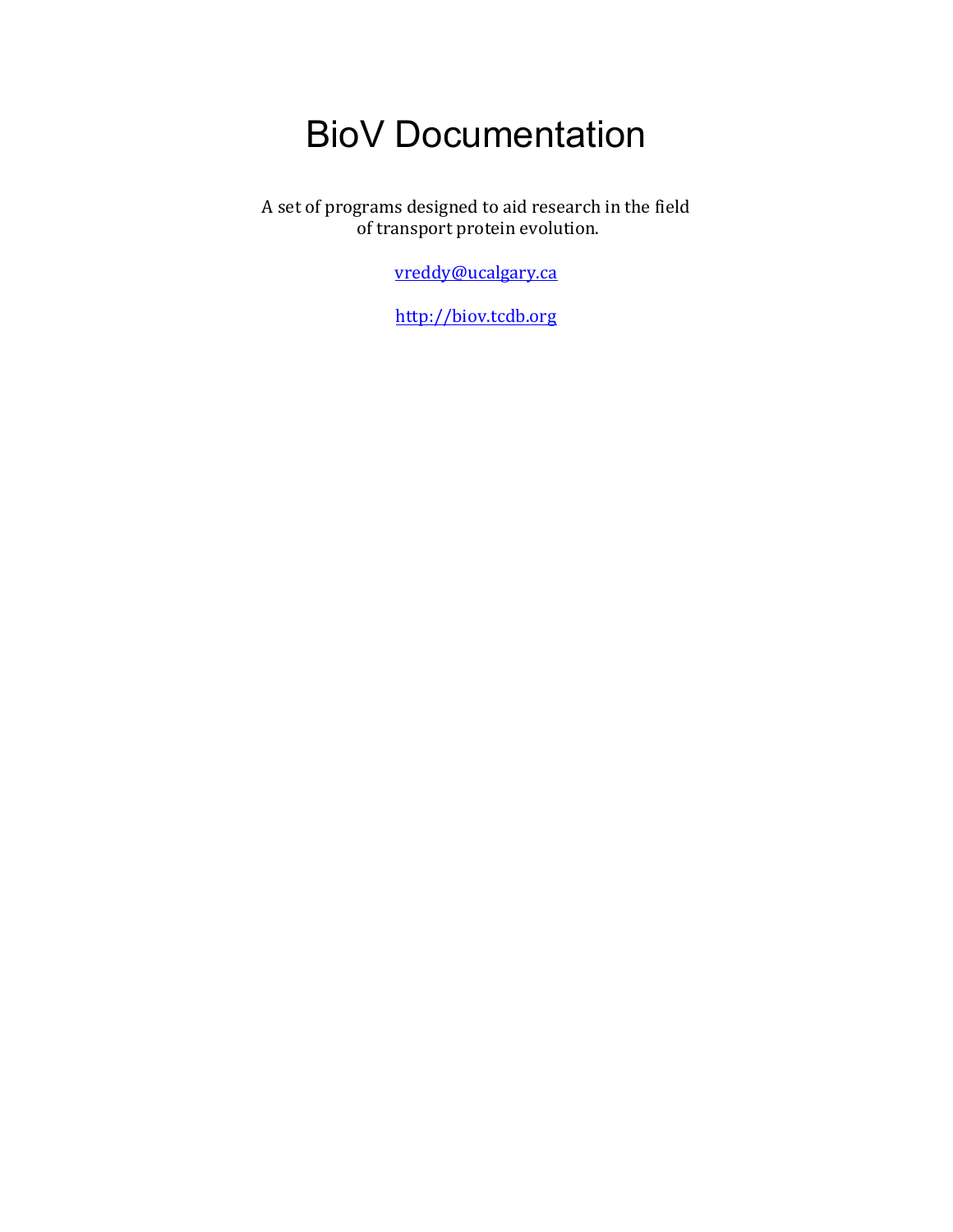# **Installation**

The BioV suite has been tested on Ubuntu  $10+$  and OS X Leopard and OS X Lion. However, this suite should run on virtually any unix based operating system.

Before we begin, please ensure you have the following dependencies installed.

- $-Pvthon 2.7$
- BLAST (Latest)
- EMBOSS Package
- Matplotlib
- BioPython
- FASTA Package
- Mechanize
- HMMTOP

All of these packages are available from most unix installation managers (except FASTA package & HMMTOP). It is highly recommended that you install them using a repo manager, IE. apt-get or darwin-ports.

Once all of these programs are installed properly and can be accessed from the shell (exist in the \$PATH variable), download the BioV suite here.

Extract the folder contents to any folder on your machine. Add this folder path to your \$PATH directory and to your \$PYTHONPATH directory. To do this you will need to edit your profile file. This path varies in operating systems. For OS X it is found in  $\sim$ /.bash profile. And in Ubuntu it is  $\sim$ /.bashrc.

All BioV scripts have a shebang line pointing to /usr/local/bin/python. If your installation is somewhere else, you should make a dynamic link to this path.

Most errors arise from an incorrectly installed copy of HMMTOP and SSearch36(FASTA Tools). Make sure these executable are in one of your \$PATH folders. Also, remember to define \$HMMTOP\_PSV and \$HMMTOP\_ARCH in your profile to point to both of HMMTOP's dependencies.

If you did everything correctly, you should be able to execute any BioV program from your shell from any working directory.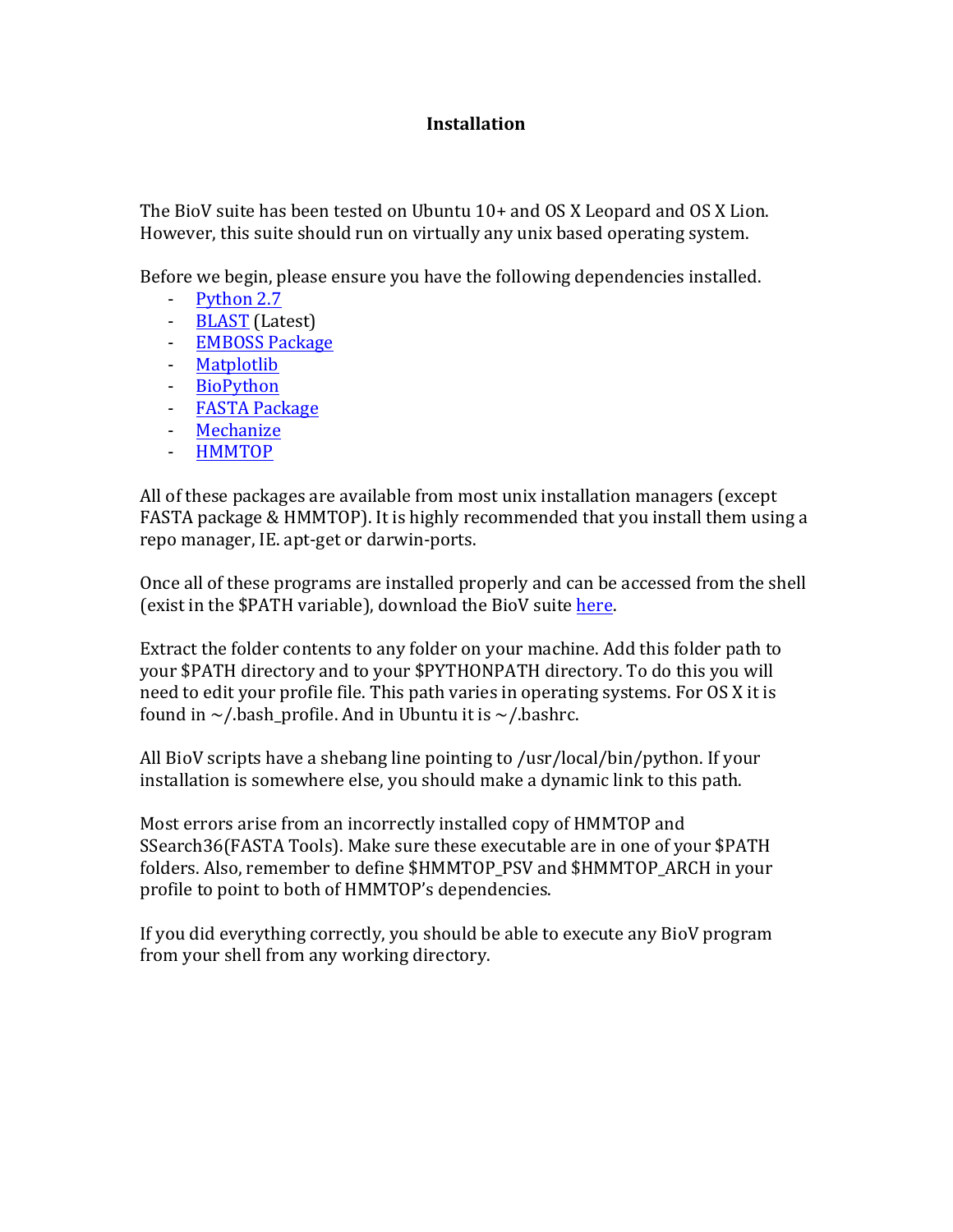#### **TMStats**

Filename: tmstats.py Description: Tabulate and generate a bar graph of TMSs and their occurrences within a FASTA file or TC hierarchy.

Basic Usage: tmstats.py

Usage: tmstats.py <fasta file> <title> <output>

Where 'fasta\_file' is the path to your list of FASTAs. 'Title' is the text to display on the graph. 'Output' is the file path to write to.

Example usage: tmstats.py mfs.faa 'MFS TMS distribution' myoutput.png

To analyze a TC hierarchy, use the web-based version of TMStats. TCDB is frequently updated, so this is the best solution. TMStats-Web can be found here: http://www.tcdb.org/progs/?tool=tmstats

To use the web based version simply enter any TC number. You many enter multiple TC numbers; just separate by commas. Use the '%' symbol to denote a wildcard in the!TCID.

For example, to get stats on all the MFS proteins (2.A.1), you would enter: **2.A.1.** &

Or, to get info on the first TCID of each cluster within the MFS family, you would enter:!**2.A.1.%.1**

To combine results of MFS & APC, you would enter: **2.A.1.%, 2.A.3.%** 

# **Programmatic)Access**

You can interface with the TMStats program within python scripts. Here is an example:

```
import tmstats
fasta = 'path/to/fasta.faa'
label = 'My bargraph'
output = './graph.png'
tabs,tms = tmstats.calculate(fasta,label,output)
# output written to ./graph.png
# tabs contains raw statistics
# tms contains TMS locations
```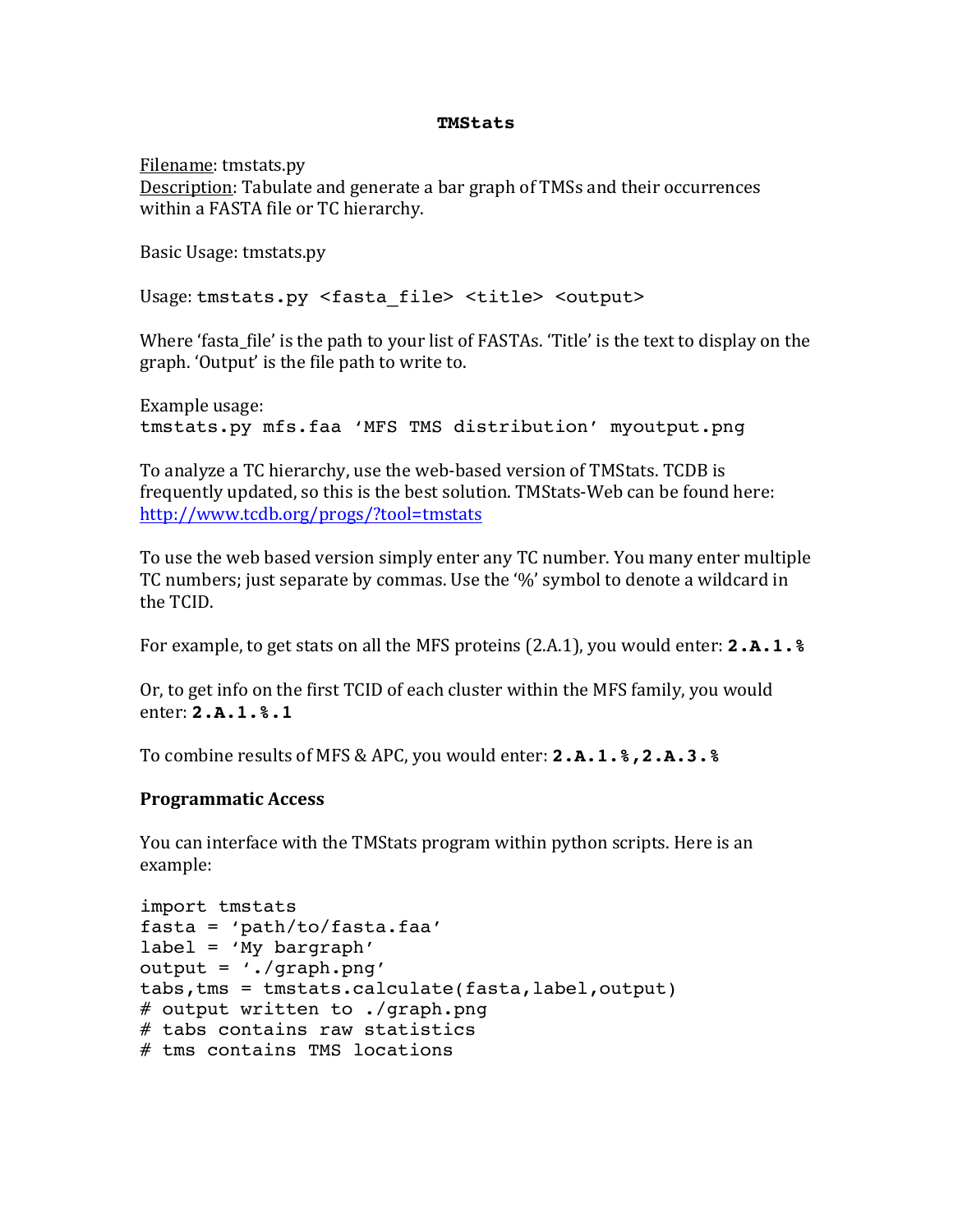# **GSAT – Global)Sequence)Alignment)Tool**

Filename: gsat.py

Description: Perform a shuffle based alignment on two sequences.

Basic Usage: From the terminal type: **gsat.py** 

Enter the 'A' sequence and the 'B' sequence when prompted. Make sure each sequence contains no line breaks.

By default, this approach uses several default values that have been determined as the optimal settings for many transport proteins. These settings are: Gap Open Penalty = 8, Gap Extension Penalty = 2, and  $500$  random shuffles. This should finish instantly, and return a report with your alignment and the

standard score (z-score) at the very bottom.

Alternatively, this program can be run from the official TCDB website, using this link :!http://tcdb.org/progs/?tool=gsat

# Using GSAT in a programmatic context:

The best way to showcase all of GSAT's features is by example. Here is a sample code with commentary.

```
import gsat # Import the package
gs = gsat.cmd() # Initialize our GSAT object
qs.asequence = 'ABCD' # First sequence to compare
gs.bsequence = 'VBSC' # Second sequence to compare
qs.gapopen = 8 \# NN Gap open cost (default 8)
gs.gapextend = 2 # NW Gap extend cost (default 2)
gs.shuffles = 500 # Number of shuffles to perform (default)
gs() # Begins the actual process
## Now that GSAT has run, lets extract some data ##
# Grab just the needle outfile content.
# This file contains alignment stats for just ONE shuffle.
gs.outfile.seek(0) # outfile contains the handle, rewind it first.print gs.outfile.read()
# Grab calculated data
print gs.zscore # Prints the z-score, rounded to the nearest whole 
number.
print gs.zscorep # Same as above, but not rounded.
Print gs.average # Average NW-bit score from shuffles
print gs.gaps # prints the percentage of gaps in alignment
```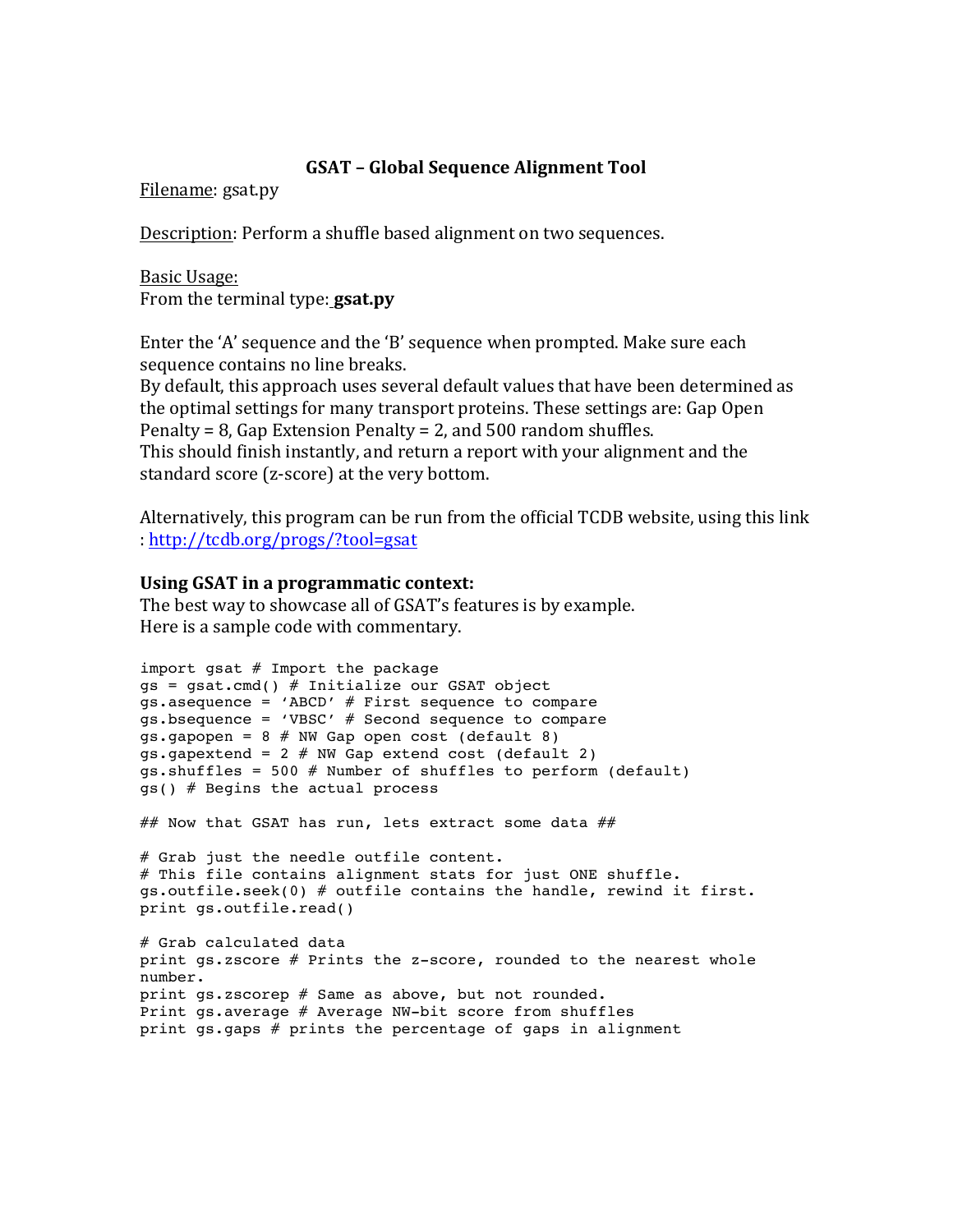# **Protocol)1**

Filename: protocol1.py

Description: Perform NCBI-PSI Blasts with iterations remotely without downloading a local database. In addition, one may annotate and tabulate statistics about a generated dataset.

Basic Usage: From the terminal type: **protocol1.py** 

You will be prompted for an accession number or a gi number. You may also enter a sequence to BLAST, but make sure it is without the header and contains no line breaks. Next you are prompted to count the TMSs. This will generate an additional bar chart with the number of TMSs and their occurrences. The next prompt is the output path. This can be anything, and protocol1 will generate this folder containing your data. Finally, you will be prompted for a cd-hit cutoff value. This will remove sequences that are too similar to others in the population. This can be a value from 0.4 – 1. This corresponds to  $40\%$  -  $100\%$  identity. A value of '1' will remove only duplicate sequences. For more information, read the cd-hit user manual.

Below are all the settings that can be applied to Protocol1. The lines in **BOLD** are applied by default, unless explicitly specified otherwise.

```
Options:
  --version show program's version number and exit
  -h, --help show this help message and exit
 -q QUERY Gi/Accession/Sequence to BLAST.
 -i ITERATE Number of additional iterations to perform. (0)
  -n NUMBER Number of results to fetch each round (500)
  -e EXPECT E-Value cutoff (0.005)
 -c CUTOFF CD-HIT threshold. From 0.4 - 1 (0.8)
 -o OUTDIR Output folder (p1out)
 --tms Include this flag to tabulate TMS stats.
 --min=MIN Minimum sequence lengths to retrieve
 --max=MAX Maximum sequence lengths to retrieve
```
Advanced usage:

If a user wants to generate a FASTA list of  $Q7VW14$  from a total of 3 iterations. Has a blast expectation value of 0.0003, and wants tabulated TMS stats. In addition, the user wants the retrieved sequences to be between 300-350 aas long. In addition, the user wants 1000 results or less. Here is the command for this circumstance.

protocol1.py  $-q$  Q7VW14  $-i$  3  $-n$  1000  $-e$  0.0003  $-$ tms  $-ni$ n=300  $-na$ x=300

When this is done, your files will be in the 'p1out' folder by default.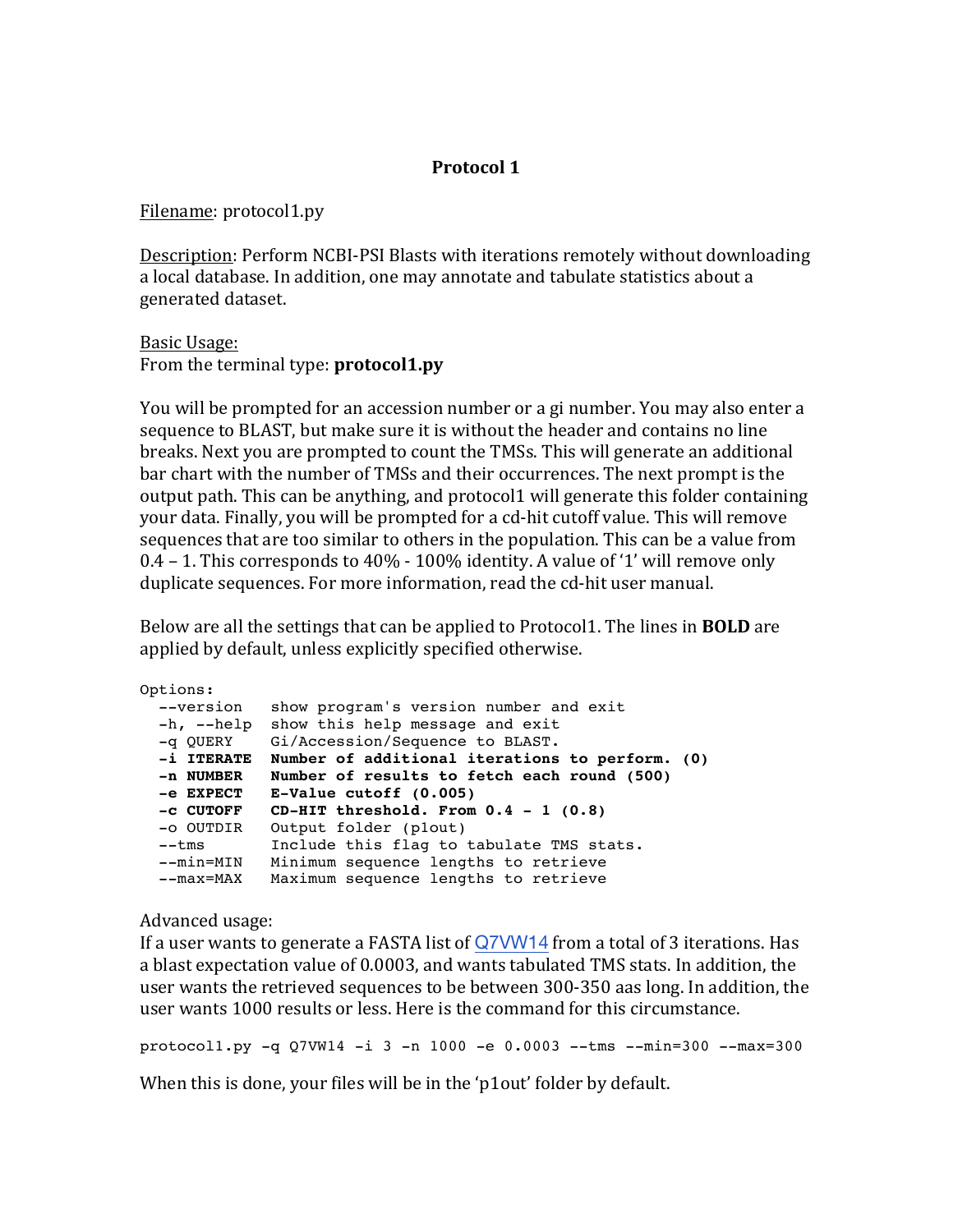#### **Protocol1)programmatic)access:**

Protocol1 can be accessed within other python scripts. However, it also requires the aid of a helper module called 'blast.py'. Blast.py will build a TinySeq XML format file and a raw FASTA file when provided with a list of gi numbers. In this example, we will use protocol1 to generate a list of gis, and then pass this list to our helper function within blast.py

```
import protocol1
import blast
psi = protocol1.psi()
psi.query = 'Q7VW14'
psi.expect = 0.005psi.results = 500
# Result numbers must be in this list:
# 10,50,100,250,500,1000,5000,10000,20000
psi.init_blast()
psi.iterate()
psi.iterate()
psi.iterate()
# This will perform 3 additional iterations.
psi.fetch_results()
# Done, now generate fasta file with blast tools
blast tool = blast.tools()
blast tool.gis = protocol1.gis # Link our gi list
blast tool.build xml() # Build TinySeq file.
# Handle can be found in blast.tool.xml file
blast tool.build raw fasta() # Generate raw FASTA file
# FASTA handle found in blast tool.raw fasta
# Both files are temporary handles. They will be lost when the
# program exits. The next 3 lines demonstrate how to save it from
# memory to disk.
import shutil
shutil.copy(blast tool.xml file.name,'TinySeq.xml')
shutil.copy(blast tool.raw fasta.name,'myfasta.faa')
```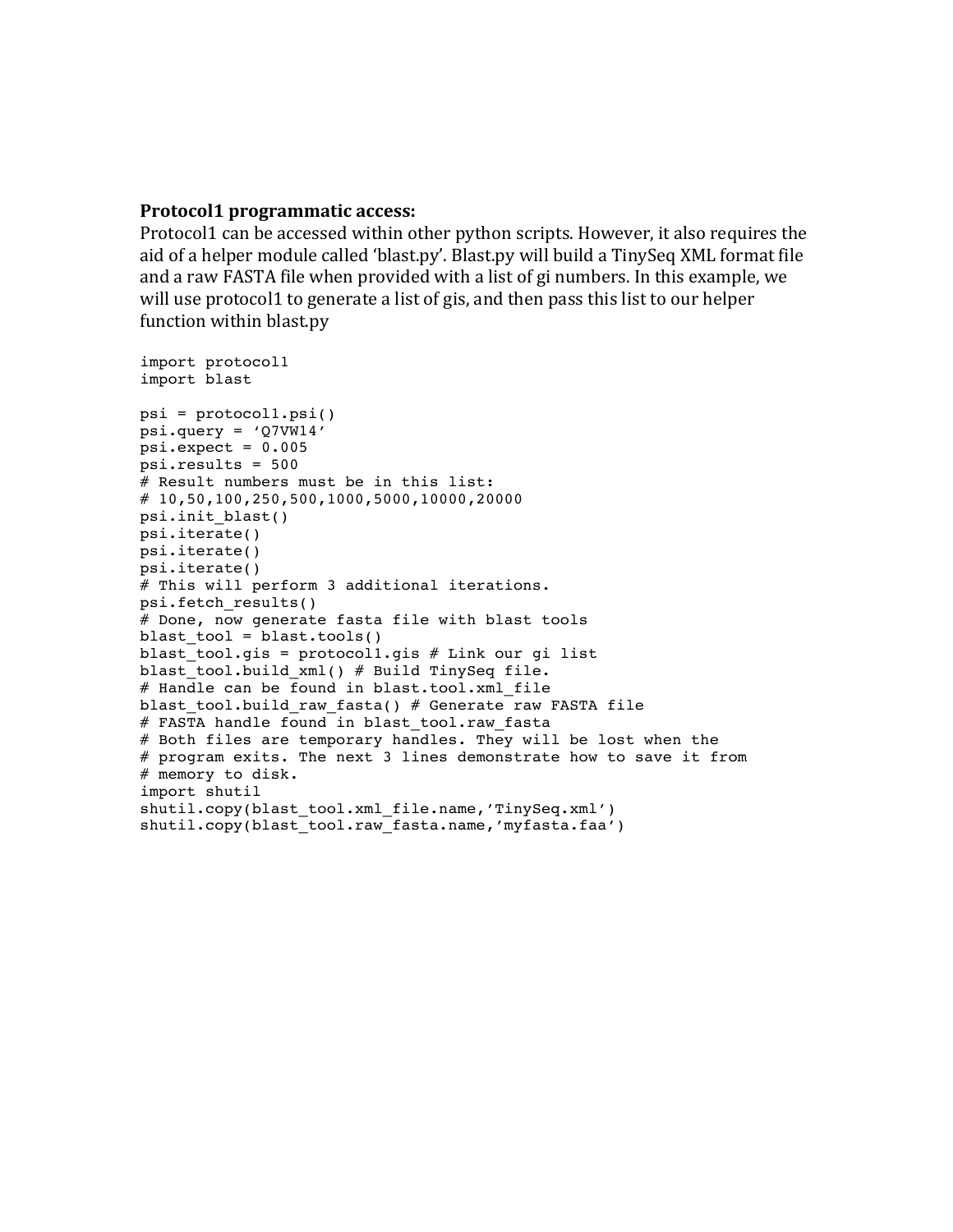# **DefineFamily**

Filename: define\_family.py Description: Generate FASTA files to represent any TC Family. Basic Usage: type into the shell: **define\_family.py** 

Usage: define\_family.py FAMILY <P/PSI> OUTPUT

'FAMILY' can be any 3 unit TC ID. For example, '2.A.1'. Select P or PSI. This corresponds to BLASTP or PSI-BLAST, respectively. The last option is OUTPUT. This is the FASTA file that will be created.

For this example, we will generate a FASTA file for 2.A.1 using PSI blast, and write it to Family.faa

define family.py 2.A.1 PSI Family.faa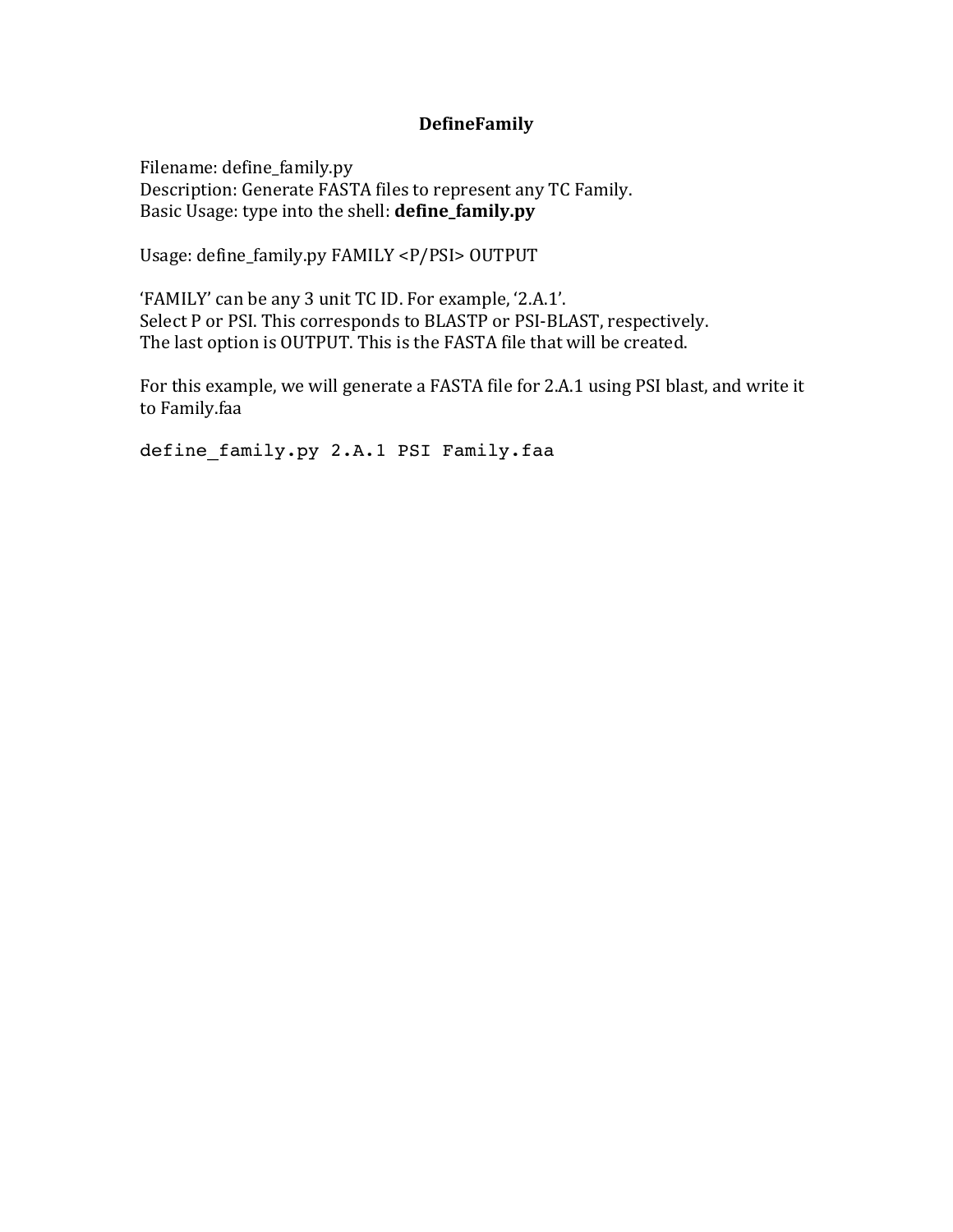## **Protocol2**

Filename: protocol2.py

Description: Find homologs between two FASTA files & generate graphical reports

Basic Usage: In the terminal type: **protocol2.py** 

Usage: protocol2.py [options]

```
Welcome to Protocol2. This tool will allow you to rapidly locate homologs
between two fasta files. 'Subject', 'Target', 'Outdir' are the only mandatory options. --Subject & --Target are used to label items on your
mandatory options. --Subject & --Target are used to label items on
actual report. EX. protocol2 -s 2.A.1.faa -t 2.A.3.faa -o mydir
--subject='APC' --target='MFS' // Developed by Vamsee Reddy
Options:
 --version show program's version number and exit
 -h, --help show this help message and exit
 -s SUBJECT Path to subject file
 -t TARGET Path to target file
 -o OUTDIR Path to output
 --subject=SNAME Subject Name to appear on report
 --target=TNAME Target Name to appear on report
 --assign=NUM TSS Setting :: Number of targets to assign each subject
  --shuffle=RAND Number of times to shuffle each alignment with GSAT
  --stms=SRESTRICT Report will contain X TMS subjects. TTMS must be set to
                     work
  --ttms=TRESTRICT Report will contain X TMS targets. STMS must be set to
                     work
```
The only mandatory settings are -s, -t,  $\&$  -o. The optional settings are denoted with a double dash  $(-)$ . The  $-$ -subject &  $-$ target settings are used to annotate sequences within the report. These are useful incase you forget what you were originally trying to compare. The --assign setting is equivalent to the one found in the TSS program. The --shuffle setting is 500 by default and determines how many shuffles GSAT should perform for each alignment. The last two settings are --stms and --ttms. Both of these must be set for either of them to work. For example, if both of these were set to '12', then the report generated will only deal with proteins containing 12 TMSs.

#### Example Usage:

We have two fasta files (subject.faa, target.faa) that were called 'MFS' & 'Gap Junction' respectively that we are comparing. We are only interested in MFS proteins with 12 TMSs and Gap Junction protiens with 4 TMSs. Here is the command to run for this scenario.

protocol2.py –s subject.faa –t target.faa –o comparison --subject='MFS' --target='Gap Junction'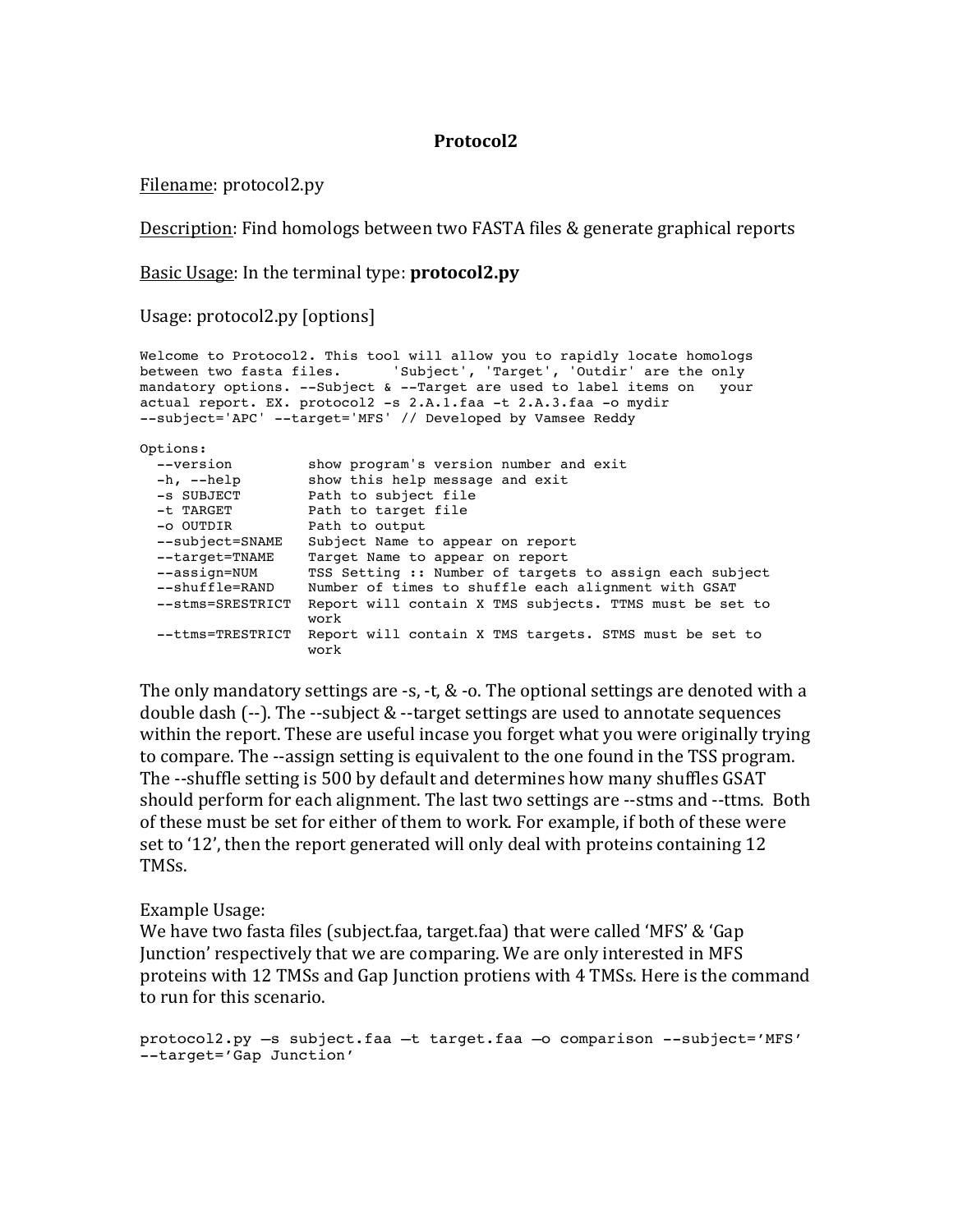#### **Programmatic Usage**

Protocol2 may also be accessed within programs. Doing this will allow a user to generate HTML reports from command line.

```
import protocol2
compare = protocol2.Compare()
compare.subject_file = 'mysubjects.faa'
compare.target_file = 'mytargets.faa'
compare.outdir = 'path/to/outdir
compare.shuffle = 500
compare.assign = 3
compare.subject_name = 'MFS'
compare.target_name = 'Junctional Family'
compare.srestrict = 12compare.trestrict = 6compare()
# Results found in specified outdir
```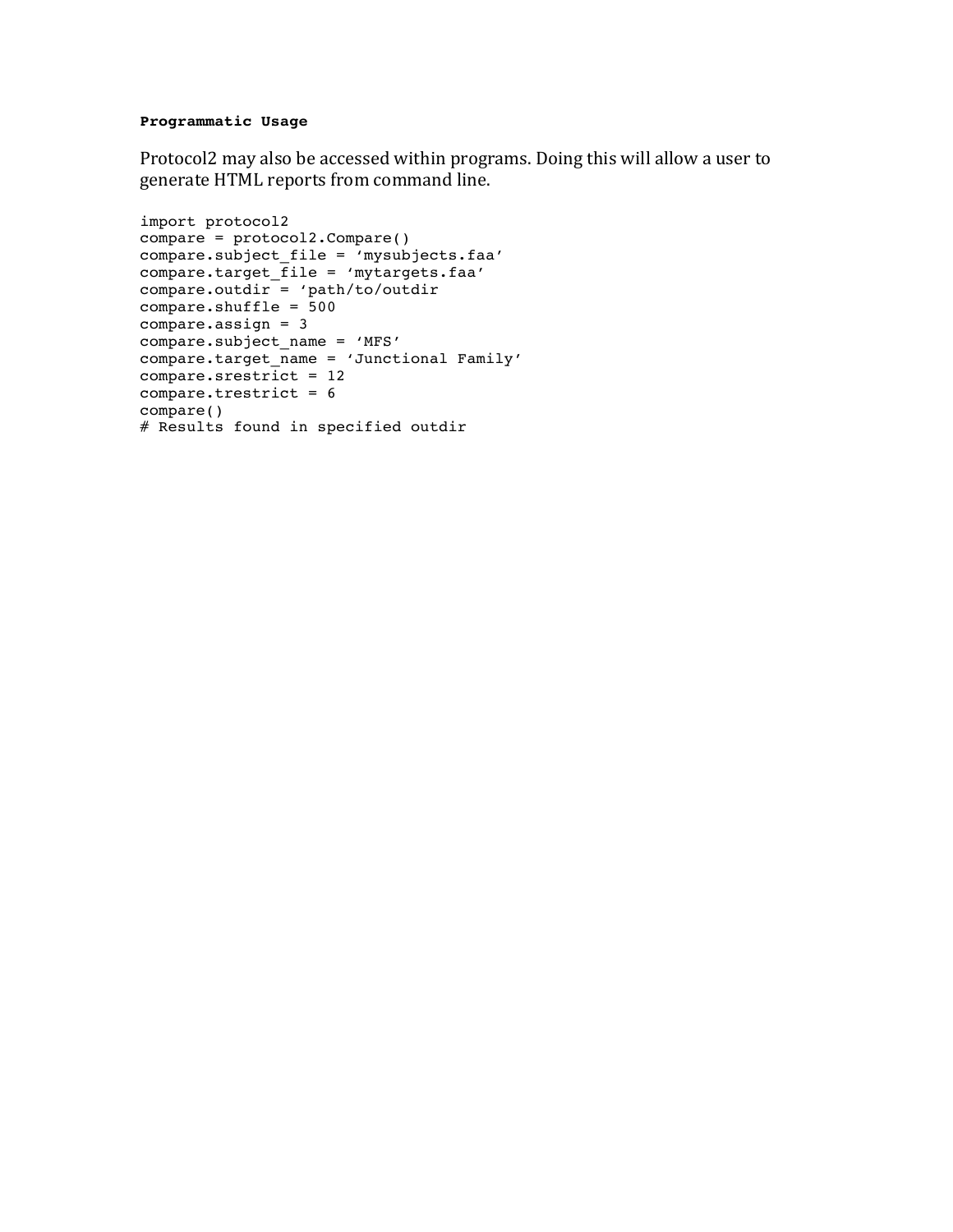## **TSS)– Targeted)Smith)Waterman)Search**

#### Filename: tss.py

Description: TSSearch is a heuristic Smith & Waterman search tool that will rapidly find close & distant homologs between two FASTA files.

Basic Usage: Simply type, **tss.py** into the shell to retrieve a list of options.

```
Usage: tss.py [options]
TSSearch is a heuristic Smith & Waterman search tool that will rapidly find
close & distant homologs between two FASTA files.
Options:
 -h, --help show this help message and exit
 -s SUBJECT Path to your subject fasta file
 -t TARGET Path to your target fasta file
 -o OUTPUT Output file to create
 -m MAX TARGETS Targets per subject (Optional, Default: 3)
  -r RANDOM Number of times to shuffle each sequence (Optional, Default:
                  300)
```
Typically the default settings are fine for most scenarios. The only settings that are mandatory are 'subject', 'target', & 'output'. For example, If a user has two fasta files (subjects.faa, targets.faa) in their current working directory, the syntax for executing a TSS comparison would look like:

tss.py –s subjects.faa –t targets.faa –o compared

The output file will be a tab-separated text file containing the subject key, target key, and z-score.

#### **TSS Programmatic access**

TSS can be executed within other python scripts. A benefit of the TSS wrapper is there is no need to parse the TSV file. A list of tuples can be read directly. Below is an example usage of the TSS script.

```
import tss
compare = tss.compare()
compare.subject = 'mysubjects.faa'
compare.target = 'mytargets.faa'
compare.max = 3
compare.shuffle = 300
compare()
# results are found in compare.results
```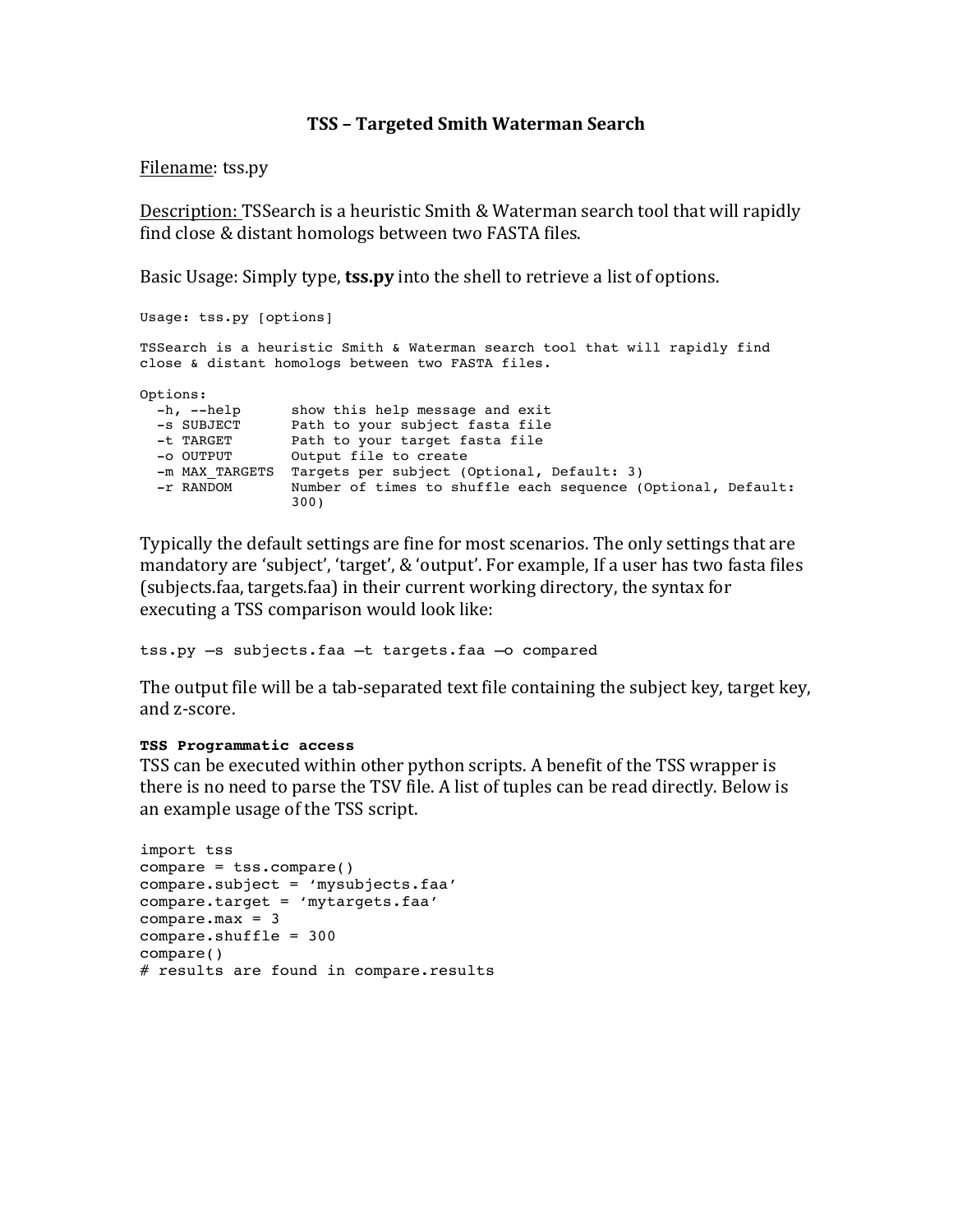#### **SSearch)– Smith)Waterman)Search**

Filename: ssearch.py

Description: SSearch is very much like TSS, but will do shuffle-based alignments for every combination of subjects & targets.

Basic Usage: In the terminal, type: **ssearch.py** 

Usage: ssearch.py [options]

SSearch will compare every sequence in a subject file to every sequence in a Another target file by using a Smith Waterman search. Results are returned after each pair is shuffled #R number of times, and a Z-Score is returned to determine the quality of the alignment.

Options:

 -h, --help show this help message and exit -s SUBJECT Path to your subject fasta file -t TARGET Path to your target fasta file -r RANDOM Number of times to shuffle each sequence (Optional. Default: 300) -o OUTPUT Filepath To write output

Example usage: We have the exact same variables as the TSS programs.

ssearch.py –s subjects.faa –t targets.faa –o compared

#### **Programmatic)Usage**

Programmatic access for SSearch is only slightly different than TSS. However, they return the same output format.

```
import ssearch
compare = ssearch.Compare()
compare.subject = 'mysubjects.faa'
compare.target = 'mytargets.faa'
compare.shuffle = 300
compare()
# results are found in compare.results
```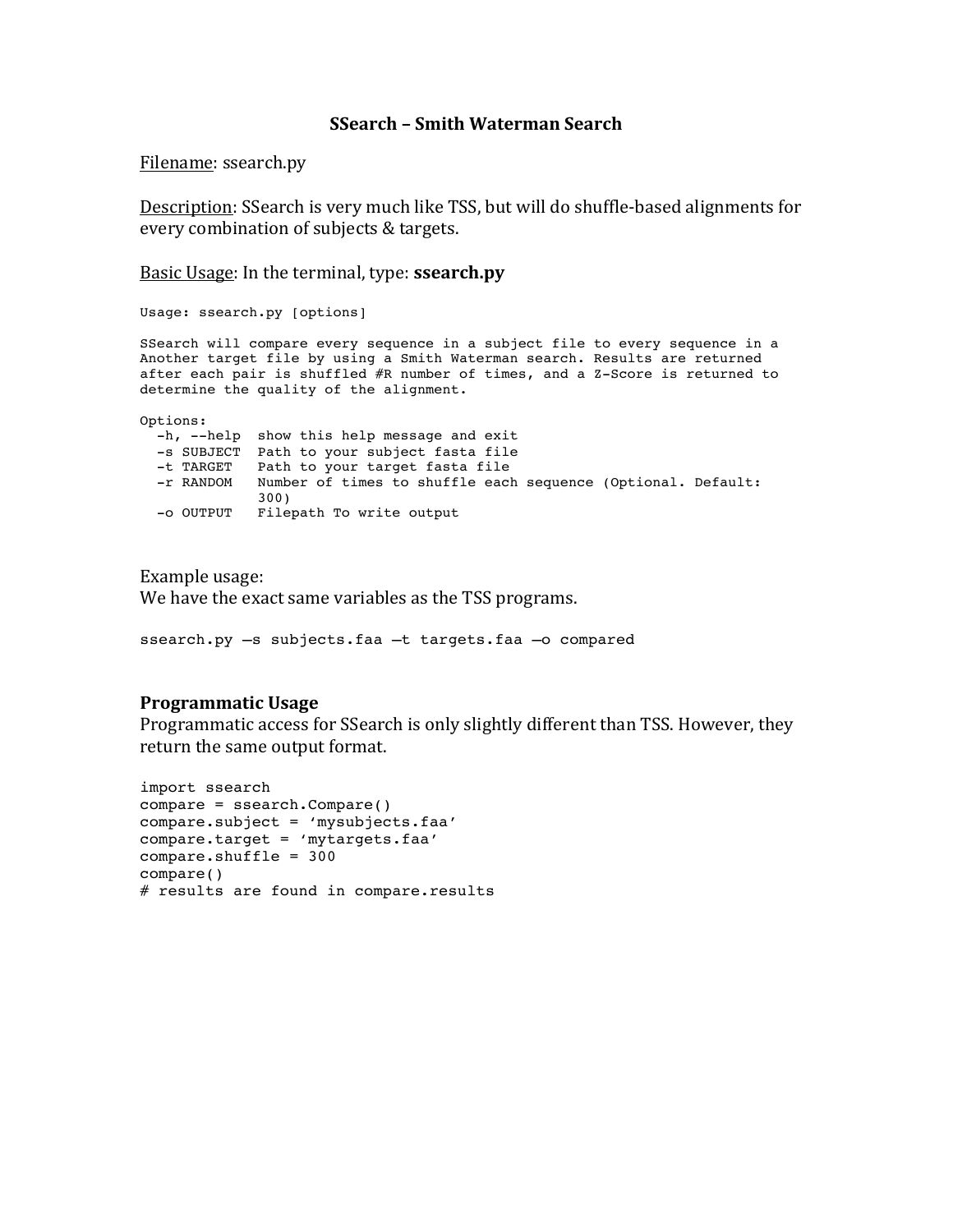## **GBlast**

Filename: gblast.py Description: Identify transport proteins from an entire proteome file.

Basic usage: from the terminal type 'gblast3.py'

```
Usage: gblast.py [options]
Welcome to GBlast! Easily identify transporters in entire 
Genomes/Proteomes -
By Vamsee Reddy
Options:
 --version show program's version number and exit
 -h, --help show this help message and exit
 -i INPUT Path to genome/proteome file
 -o OUTPUT Results output name
  --cdd Include CDD analysis (Takes a while)
```
This program is very straightforward to use. All you need is a FASTA file to analyze. GBlast can resume incomplete an analysis as well.

Including the -cdd flag will fetch any overlapping conserved domains as identified by NCBI's CDD tool. Including this option will take a long time to complete.

Example usage: gblast3.py -i ICH.fsa -o analysis -cdd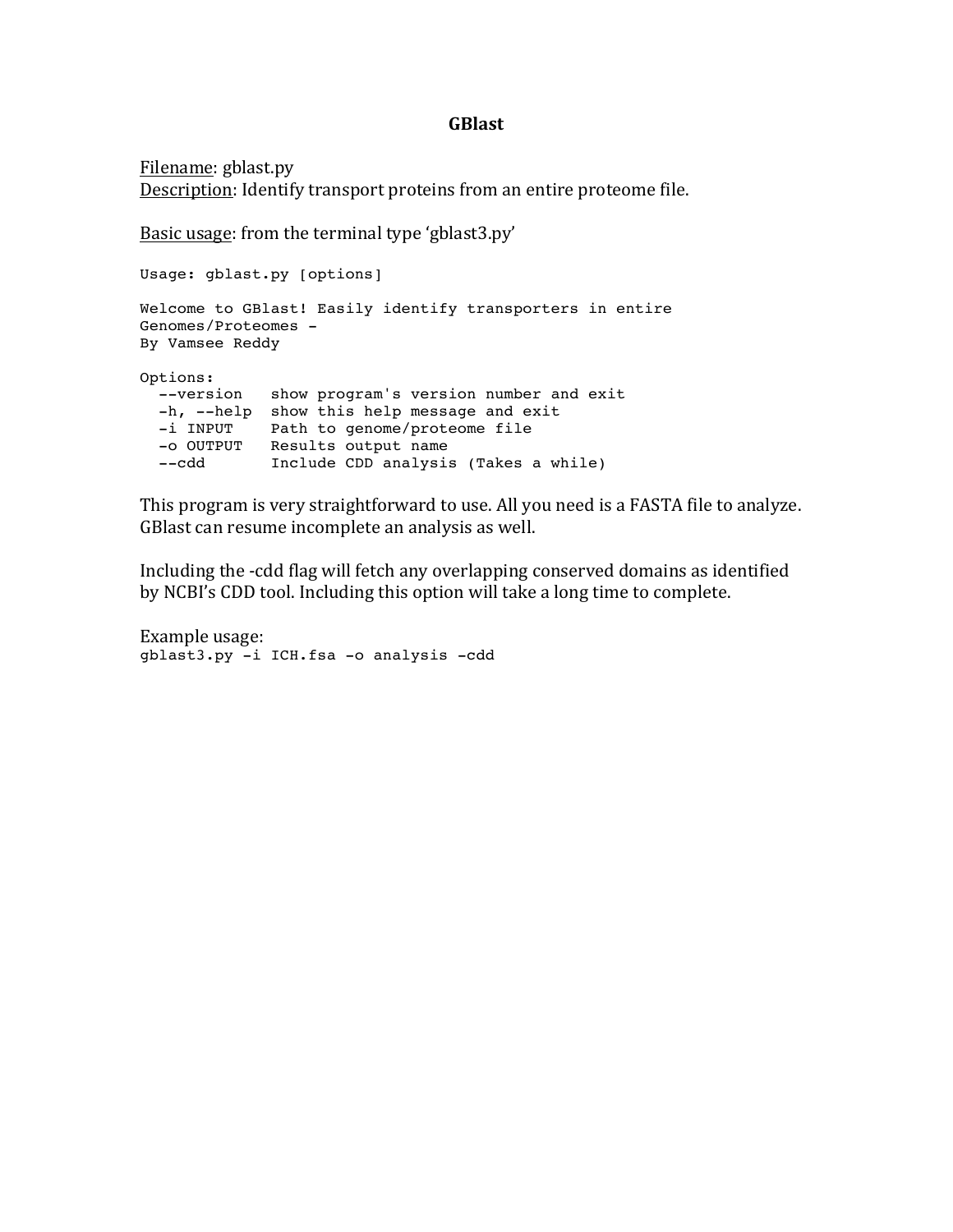**AncientRep**

Filename: ancient.py Description: Find TMS Repeats within a list of homologues.

Usage: Type into the terminal: **ancient.py**

Usage: ancient [options]

This is the Ancient program. This tool will find very old (and new) TMS repeat units. Results can be viewed as they become available by using the units. Results can be viewed as they become readlive.py command. Alignments can be viewed using the show\_alignment.py command. This tool was created by: Vamsee Reddy

Options:

| --version          | show program's version number and exit           |
|--------------------|--------------------------------------------------|
| $-h$ , $-$ help    | show this help message and exit                  |
| -i INPUT           | Path to your subject fasta file                  |
| -r REPEAT          | Repeat Size                                      |
| -o OUTPUT          | Output Name                                      |
| Optional Settings: |                                                  |
| --min=MIN          | Minimum TMS Requirement                          |
| --max=MAX          | Maximum TMS Requirement                          |
| --flank=F LENGTH   | Size of hydrophilic padding around TMSs (10 aa)  |
| --method=METHOD    | [1] horizontal, [2] Vertical, [3] Both           |
| --VSrestrict=SSET  | Vertical Subject Restriction.                    |
| --VTrestrict=TSET  | Vertical Target Restriction.                     |
| --consecutive      | Includes only consecutive targets 'r' TMSs apart |
| --fasta only       | Build ONLY Fasta DB(s) (No TMS Searching)        |
| --threads=THREADS  | Number of threads <default:16></default:16>      |
|                    |                                                  |

AncientRep (AR) is a dense program with lots of features. An analysis can be very computationally intensive; therefore the program will use all processors by default. AR includes two programs for extracting results, and will be described further into this tutorial. Results can be viewed and analyzed before AncientRep is entirely finished running. The first part of this tutorial will describe how to begin searching for repeats. The next part of this tutorial will explain how to interpret results.

Before working through this guide, please read The Bio-V Suite paper (Reddy & Saier, 2012). In specific, read the section on AR. It is important that you understand how AR works, and are familiar with some of the jargon used when discussing this tool.

Step 1) Obtain a FASTA List. This can be done using the protocol1 program or the DefineFamily!program.!

Step 2) Now you must select a repeat size. By looking at hydropathy plots of representative proteins, perhaps you should have a theory as to what the repeat size is. If your prediction is wrong, the data is still valuable. The results will often reveal the true repeat size. In reality, all repeat size analyses (regardless if they are correct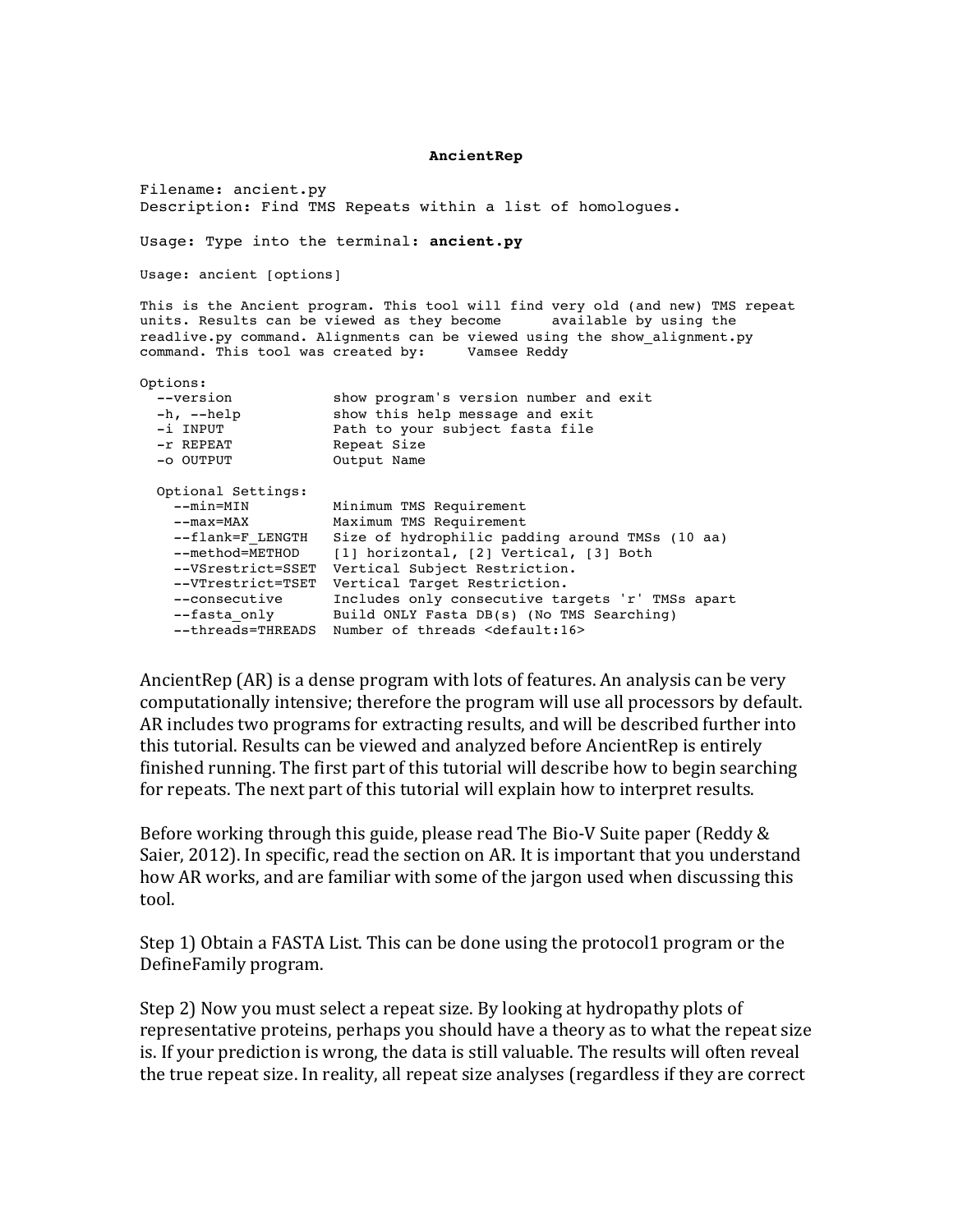or incorrect) should all point to the same true repeat. Just make sure this is an integer value greater than '1'.

Step 3) It is highly recommended that you set the  $-$ min &  $-$ max settings. Ideally these should be the SAME number. Failure to set these can result in many false positive results, and will make it difficult to interpret the results. For example, if you are working with the MFS family, set these both to 12. This setting will only apply to the vertical search method.

Step 4) For almost all searches, the default flank size is sufficient. By default, AR uses 10aa padding. It is best to perform a vertical and horizontal search. By default AR does both. Horizontal results are more convincing when available. Horizontal searches will reveal recent TMS repeats. The vertical approach will find very old (ancient) repeats. Unless you are very confident in what you expect to find, it is best to leave these settings untouched.

Step 5) *Using VSRestrict & VTRestrict.* These two settings allow you to choose exactly which TMSs you want to compare. If for whatever reason you believe that two sets of TMSs are homologous and don't want to conduct an exhaustive search -- this can save time. Such foresight can be derived from interpreting hydropathy plots. For the next few examples, we will be looking at a hypothetical six TMS protein.

Scenario 1: We are certain that TMS 1 & 2 gave rise to 3 & 4. We want to restrict the subject (VSRestrict) to "1 & 2" and restrict the target (VTRestrict) to "3 & 4". Here is an example command, with this section in bold: ancient.py -i myfastas.faa -o myoutput -r 2 --min=6 --max=6 **-- VSRestrict='(1,2)' --VTRestrict='(3,4)'**

Scenario 2: We want to only compare TMSs 1,2 with 3,4 & 5,6. ancient.py -i myfastas.faa -o myoutput -r 2 --min=6 --max=6 **-- VSRestrict='(1,2)' --VTRestrict='(3,4),(5,6)'**

Scenario 3: We only care about which TMSs gave rise to 4,5. This will compare ALL TMSs **before** TMSs 4.5 to these positions. ancient.py -i myfastas.faa -o myoutput -r 2 --min=6 --max=6 **-- VTRestrict='(4,5)'**

Scenario 4: You have identified TMSs 3,4 as a precursor for something else. This command will compare TMSs 3 & 4 to all the TMSs **after** this pair. Pay attention to the difference with Scenario 3.

```
ancient.py -i myfastas.faa -o myoutput -r 2 --min=6 --max=6 --
VSRestrict='(3,4)'
```
Keep in mind; it is not necessary to set any of these vertical restrictions. Leaving these options blank will instruct the program to perform all *logical* TMS combinations.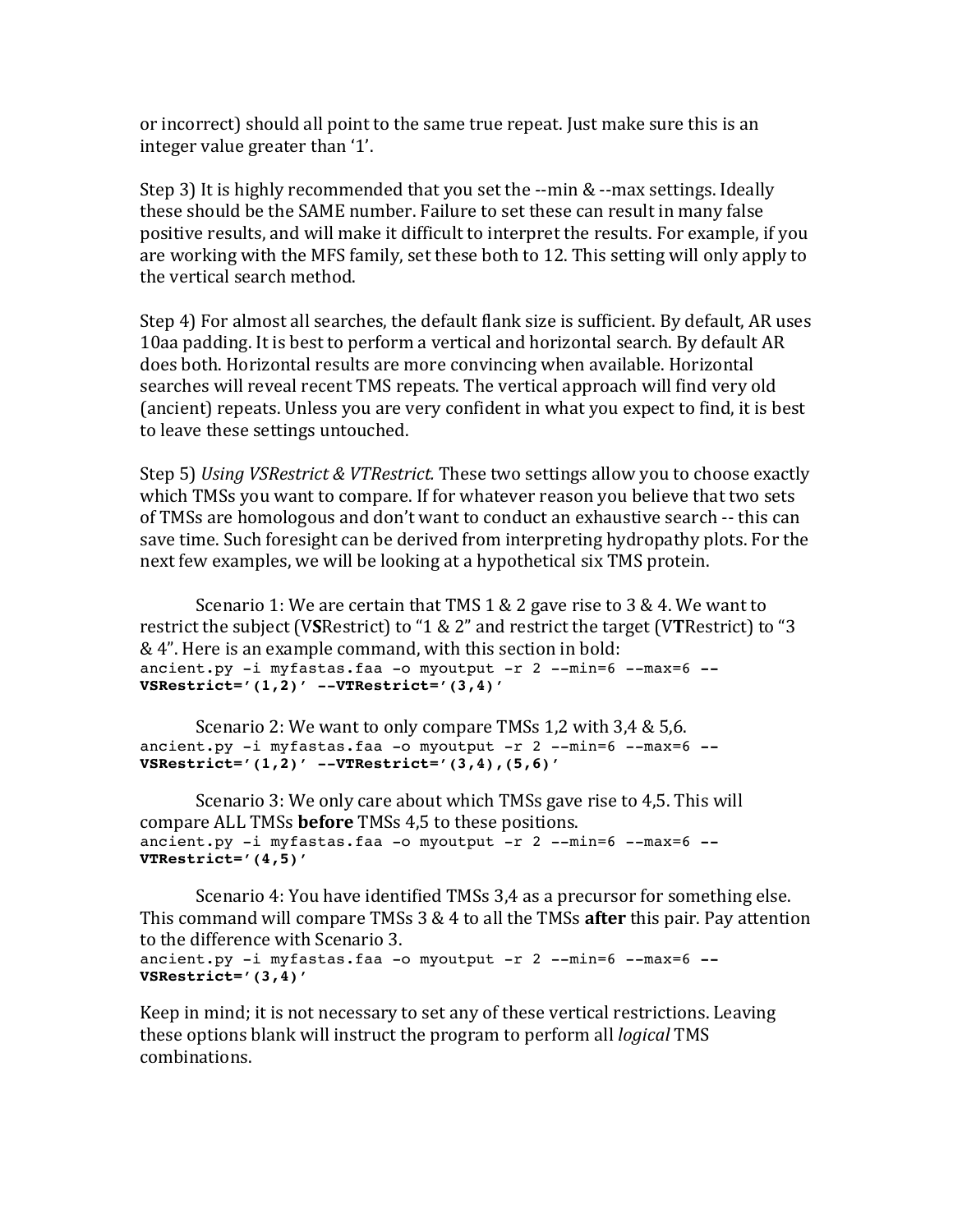Step 6) When to use the --consecutive flag. The way AR works is as follows: the subject frame selects 'r' TMSs from the beginning of a protein. For this example, we will use an r value of '2'. The subject frame selects TMSs 1.2. The target frame will select 3,4 and will continue to slide in increments of '1' until it reaches the end of the protein. Ultimately, TMSs 1,2 will be compared to  $(3,4)$ , $(4,5)$ , $(5,6)$ . If the -consecutive flag is enabled, the target frame will slide in increments of 'r' (2). With this flag enabled, TMSs 1,2 will be compared to  $(3,4)$ , $(5,6)$ . Using the --consecutive flag will increase the speed of AR. However, this should only be used if you are confident in your 'r' size and understand that the family of transporters you are working with is well conserved. Many proteins may have experienced some type of insertion or deletion after the repeat event. These events will make the -consecutive flag unreliable. Here is an example command for the --consecutive flag.

```
ancient.py -i myfastas.faa -o myoutput -r 2 --min=6 --max=6 --
consecutive
```
Step 7) *When to use the -fasta\_only flag.* If this flag is included at the end of any command, AR will just built a FASTA database of all the individual TMSs without actually performing any comparisons. This is useful if you need to build a BLAST DB that consists of only TMSs. Example:

```
ancient.py -i myfastas.faa -o myoutput -r 2 --min=6 --max=6 --
fasta_only
```
Step 8) *When to use --threads.* This option is for advanced users. By default, AR uses the maximum number of threads available to the machine. This corresponds to the number of processors the machine has. There is no benefit to lowering the default value, unless you need to reserve x number of processors for another task. Example:

```
ancient.py -i myfastas.faa -o myoutput -r 2 --min=6 --max=6 --threads=5
```
This is all the information you will need to get AR running. The rest of this tutorial will explain how to interpret your AR results.

# **Interpreting Results**

Understanding AR is straight forward, once you are familiar with all the ropes. There will be a lot of results, so the trick is to find results with good SD scores (10 SDs) with low percent gaps (typically less than  $15\%$ ). These standards are not set in stone. An acceptable percent gaps can fluctuate greatly. It depends on where the gaps are. If the gaps are in the hydrophobic region, it is likely that the TMSs being compared are not aligning. If it is in the hydrophilic portion, then there is a chance that the actual TMSs are aligned, and you have found a potential repeat.

The first results to examine are the horizontal results. From your terminal, type 'cd OUTPUTFOLDER' and replace OUTPUTFOLDER with the directory you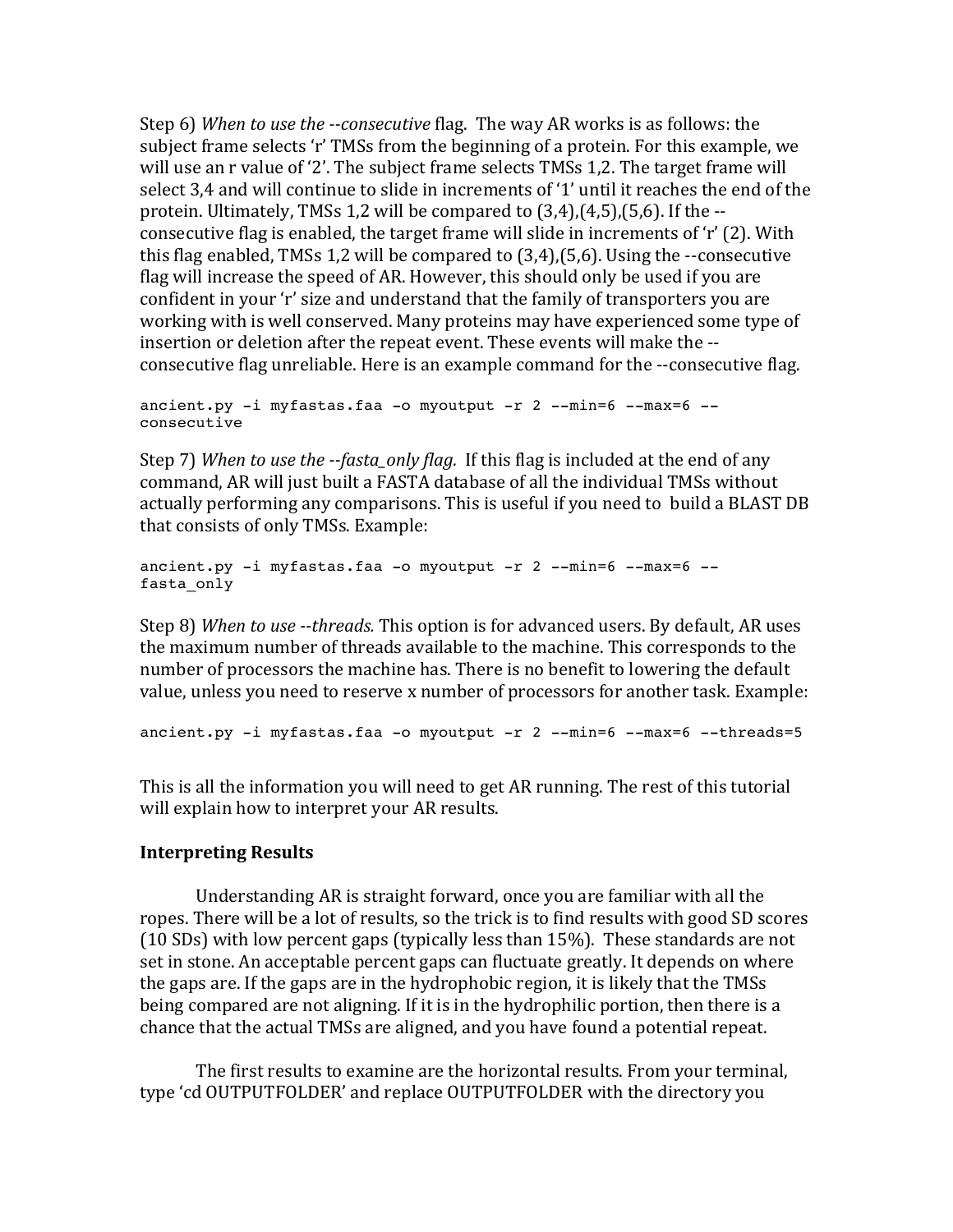originally wrote. Type 'ls' to see the contents of the folder. There should be a file called 'horizontal.txt' and several folders with numbers in them. Use the readlive.py tool to display your results. The format for executing the readlive.py script is as follows:

## readlive.py <filename> <all/consec> <min\_sd>

'Filename' corresponds to the file we are analyzing. In this case, it is horizontal.txt. The next parameter is 'all' or 'consec'. Choosing 'consec' will make sure that the target TMSs are consecutive integers to the subject TMSs compared. For example, the script will retrieve comparisons between TMSs 1,2 vs 3,4 and TMSs 3,4 vs 5,6. It would never retrieve TMSs 1,2 vs 4,5. Consecutive results almost always make evolutionary sense. However, no data should be ignored. The final parameter is 'min\_sd' This is the minimum SD scores the program will retrieve. This is the full command to run:

## readlive.py horizontal.txt all 10

If no results are returned, try lowering the min\_sd value by increments of  $1$ until results are obtained. When results are available, they will be sorted by SD and % gaps, with the best scores displayed at the bottom. Scroll up until you find a potential repeat. To view the actual alignment, copy the entire line to the clipboard. Then type into the shell: 'show alignment.py'. When prompted, paste the line into the terminal, and hit enter. The full alignment should be displayed. Verify that none of the TMSs are gapped out. If you are happy with the alignment, then optimize it. This will increase/decrease the flank size until the alignment returns the highest SD. When prompted for the original FASTA file, enter the file path (or just drag  $&$ drop) the original FASTA file that was given to AR. When this optimization process is complete, two sequences will be returned. These are your repeat units.

If despite lowering your min\_sd value, no good results were found, then you move onto the vertical search results. Assuming we used an 'r' value of 2, with a 6 TMS protein, the following folder should exist:  $1-2$ ,  $2-3$ ,  $3-4$ ,  $4-5$ ,  $& 5-6$ . Start at the lowest TMSs. Type into your shell: 'cd 1-2'. Once you have entered that folder, repeat the exact same process as you did for analyzing horizontal repeats. The only difference is that the file to analyze is called vertical.txt not horizontal.txt.